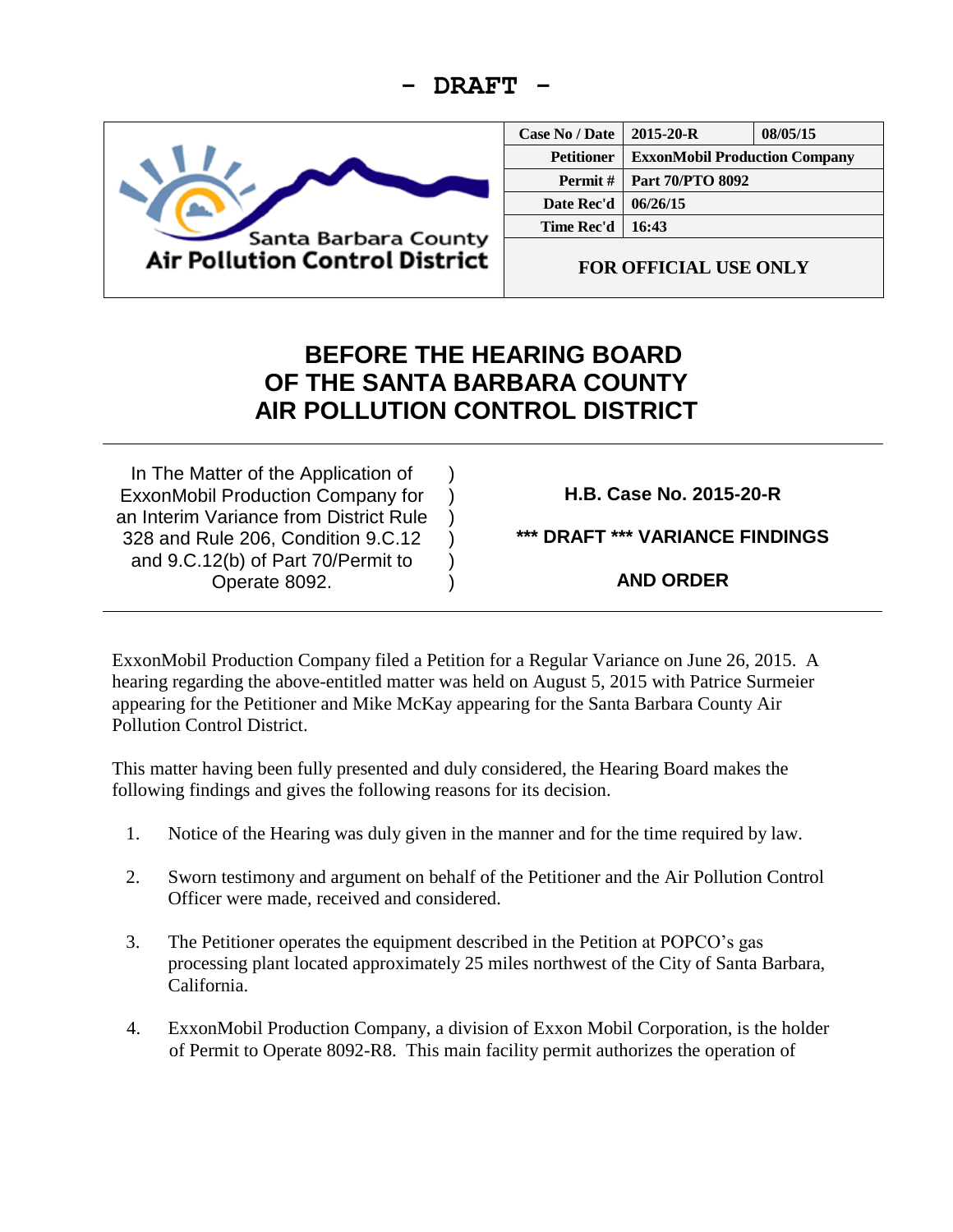| SANTA BARBARA COUNTY APCD           | CASE: 2015-20-R |
|-------------------------------------|-----------------|
| <b>HEARING BOARD VARIANCE ORDER</b> | DATE: 08/05/15  |

equipment and processes located at the Pacific Offshore Pipeline Company (POPCO) Gas Plant which is part of the Exxon Santa Ynez Unit Project.

- 5. On May 19, 2015 the failure of Plain's All American Pipeline (Line 901) had direct facility impacts on ExxonMobil. Due to these impacts, the POPCO facility began depressurization on June 24, 2015. The annual relative accuracy test audits (RATA) were planned for the week of June 22, 2015 and are performed by an outside contractor, taking three or more days to complete. These tests were not able to be performed due to the pipeline shutdown, and subsequent depressurization of the POPCO facility. It is unknown how long the Plains All American Pipeline will be shutdown, therefore the Petitioner filed concurrently for an Interim and Regular Variance (Case Numbers 2015- 19-I/2015-20-R) on June 26, 2015 as the Petitioner is in violation of the above mentioned permit condition specified in Part 70 Permit to Operate 8092-R8.
- 6. Until platform gas is re-established, RATA testing of the  $SO<sub>2</sub>$  stack analyzer, the inlet feed H2S, and the Stretford tailgas H2S analyzer is not feasible due to the lack of sulfur in the system. While the boiler may be operated periodically during this unknown length of shutdown to provide steam for maintenance activities, it would not be feasible to properly perform RATAs for the  $NO<sub>x</sub>$  analyzer or RAA on the stack flow annubar during this maintenance activity because there would be very low boiler loads and operation time would be too short to schedule a RATA or RAA. Quarterly cylinder gas audits (CGA's) or calibrations of the Stretford unit tailgas H2S analyzer, Stretford unit tailgas flow transmitters, plant inlet sour gas feed flow sensor, and the plant inlet  $H_2S$  analyzer could be performed, however they are unnecessary as there is no Stretford tailgas or inlet gas (platform gas) to be measured until POPCO returns to normal operation. The Petitioner will continue to perform quarterly  $NO<sub>x</sub>$  and  $SO<sub>x</sub>$  boiler analyzer  $CGA<sup>2</sup>$ s unless it becomes clear that the boiler will be shut down for an extended period. If the boiler is restarted for maintenance activities, the CGA will be performed prior to the restart.
- 7. Without variance protection, the Petitioner would be in violation of District Rule 328 and 206, Part 70 Permit to Operate 8092-R8 Condition 9.C.12.
- 8. Due to conditions beyond the reasonable control of the Petitioner, returning to compliance at this time is not possible due to the closure of the Plains All American Pipeline (Line 901) for the unforeseen future. This would result in an arbitrary or unreasonable taking of property as the pipeline closure is outside of the Petitioner's control.
- 9. Closing or taking would be without a corresponding benefit in reducing air contaminants as there are no expected excess emissions as a result of the granting of this Variance.
- 10. The Petitioner has curtailed operations in that the entire facility is shut in and will continue to remain shut in until the Plains All American Pipeline is re-opened.